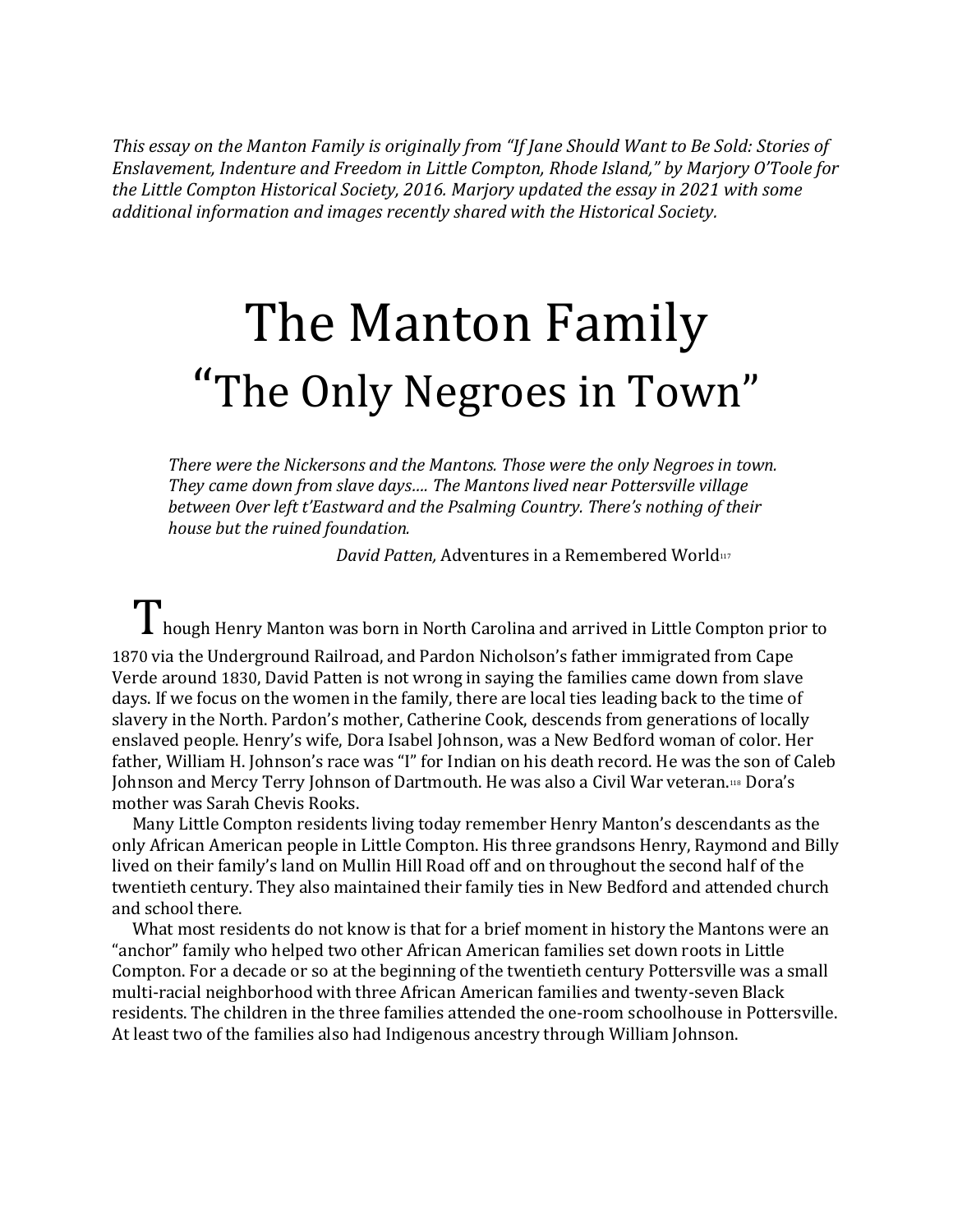

*Pottersville School c. 1900. Little Compton Historical Society Collection.*

Years earlier Henry Manton also attended Little Compton schools after a long journey from North Carolina. Born around 1860 to an enslaved woman named Susan Tucker, Henry Manton did not know his father's name. By 1870 Henry was living in Little Compton with Nathaniel and Mercy Gifford's family on John Dyer Road. It is likely that Henry, aided by "conductors" on the Underground Railroad traveled at least part of the way North on a ship that landed in New Bedford. It does not appear that his mother came with him. Little Compton resident, Nathaniel Gifford, a known supporter of the Underground Railroad, took Henry home with him to his farm on John Dyer Road. From age 10 to 20 Henry lived with several Little Compton families, working on their farms and going to school at least part time. He was with Clarkson and Frances Gifford, Nathaniel's son and daughter-in-law in 1875, and with William Tripp, the breeder of the Rhode Island Red Hen in 1880. Henry may have had a front row seat, and maybe even played a part, in the development and national distribution of that famous bird.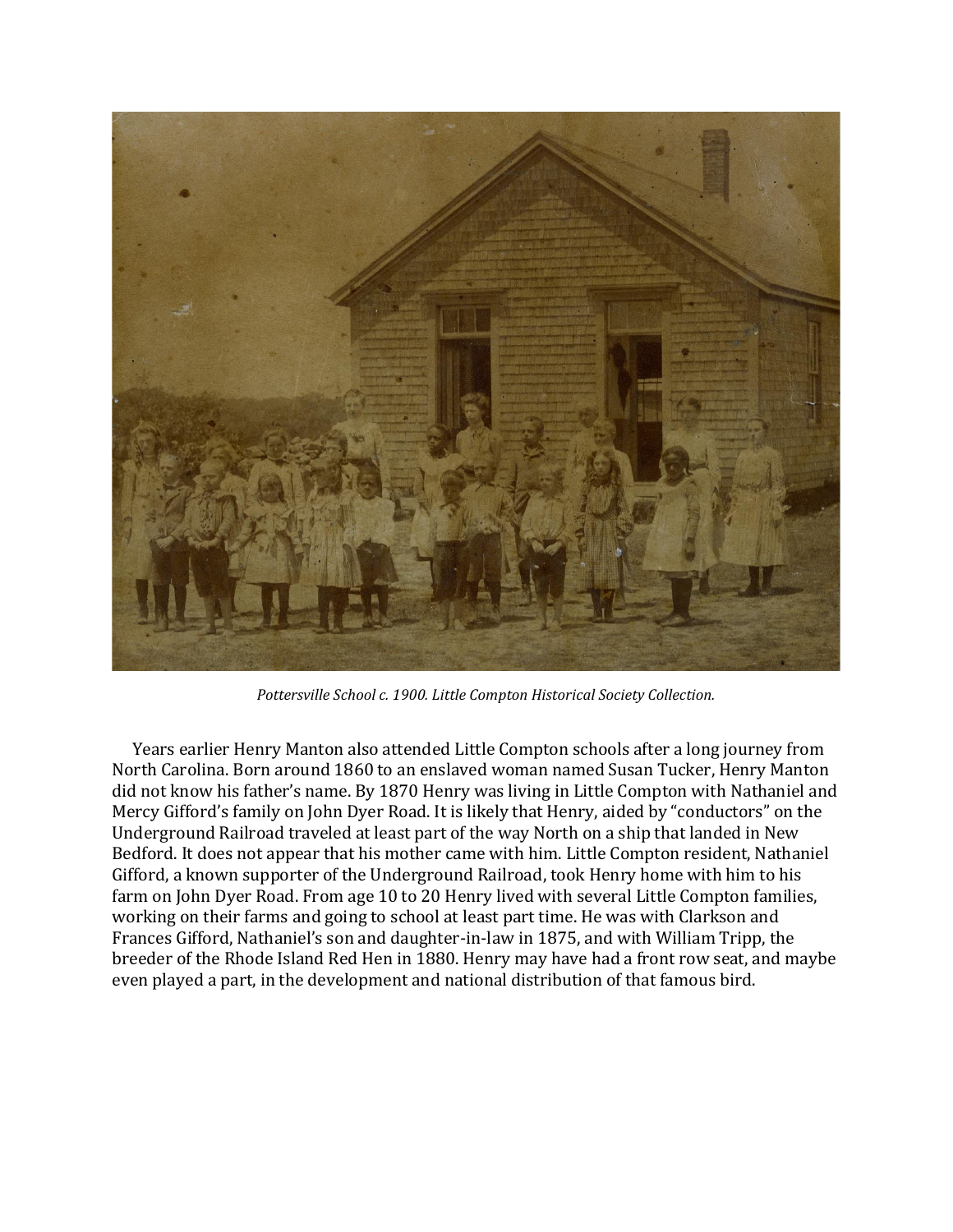

*Henry Manton's Little Compton Homes. Detail from 1870 map.*

In January1884 Henry and Dora Johnson married in New Bedford, and settled in Little Compton, most likely renting a home where their first seven children were born. Henry and Dora Manton purchased their 30-acre Pottersville farm in 1892 for \$500 with a one-year mortgage that they paid in full.<sup>119</sup> On more than one occasion Henry and Dora asked neighbors to hold small mortgages on the property, but the land remained in the family even after Henry's death in 1935.<sup>120</sup>

Henry and Dora had 12 children, 10 of whom survived. Their oldest child, Bertha was born in November of1884 but had passed away before 1900. The couple also lost a two-year old son due to severe burns in 1890.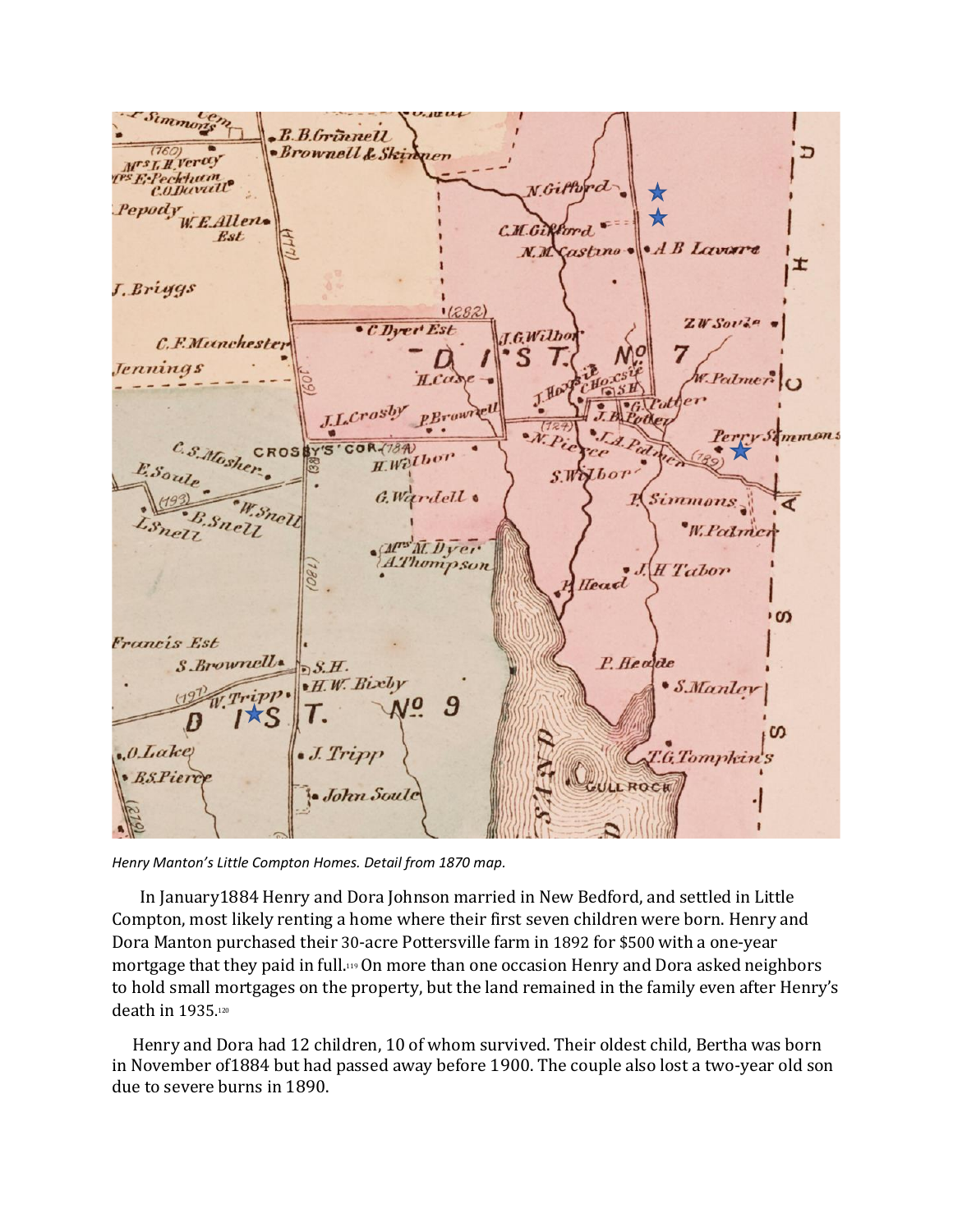LITTLE COMPTON. A Child Burned to Death. A young son of Henry Manton (colored) was left alone for a few minutes Friday was left alone for a few minutes Friday<br>while his molter went out of doors. She<br>head a scream and hastened in, to find<br>the little fellow, about 2 years of age, in<br>a blaze. When she left the room ho had<br>some paper in his ha

*The Providence Journal, November 23, 1890.*

Most, but not all the Manton children left the area when they were adults. Census records list the surviving Manton children as:

| Flora 1886     | Ida 1895     |
|----------------|--------------|
| Walter 1887    | Leroy 1898   |
| Clara 1889     | Everett 1901 |
| Melvin 1890    | Byron $1903$ |
| Frederick 1892 | Lillian 1904 |



*Five of the Manton children on the Manchester Farm in Westport. Photograph from Josephine Simmons Manchester's photo album dated 1891. Josephine, a neighbor of the Mantons, labeled this photograph, "Henry Manton's Tribe." Courtesy of Richard Manchester.*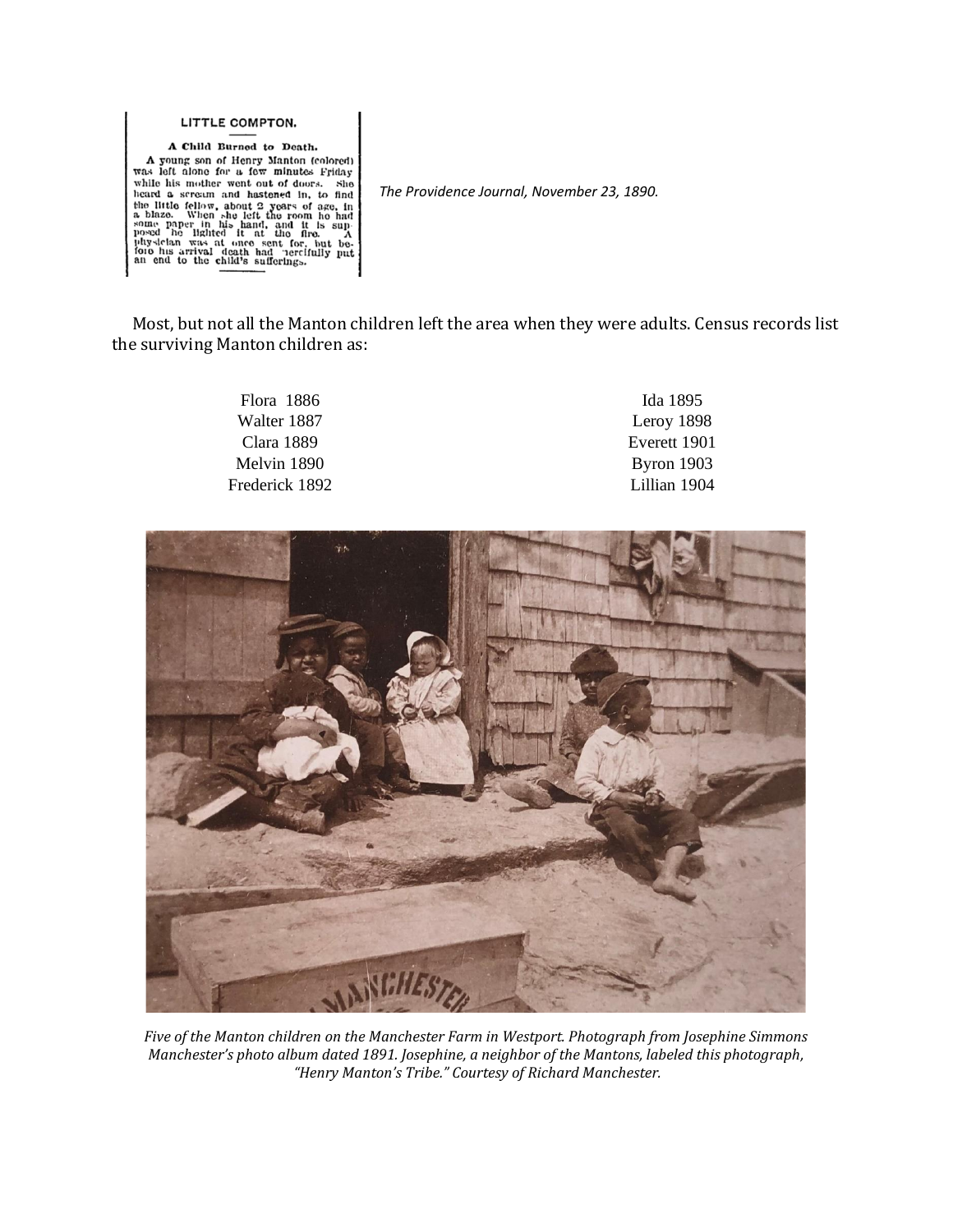Sometime before 1900, the Mantons' residency in Pottersville drew Dora's younger brother Joseph Johnson and his wife Nellie to come to Little Compton to live near them and raise their own large family. The Johnson's rented a property for a while, but in 1908 the Palmer home immediately to the southwest of the Mantons was foreclosed upon and came up for public auction. The Johnsons were the high bidders at \$830 for the house and one acre property. Joseph and Nellie mortgaged a small portion of the purchase price, just \$150, not with neighbors like Henry and Dora had done, but with a more professional lending company in Fall River, named Lincoln and Hood.<sup>121</sup> By 1919 the Johnsons were behind on their payments, and Lincoln and Hood foreclosed upon them.<sup>122</sup> The Johnsons left Little Compton, and the community has forgotten the twenty years they lived there. <sup>123</sup>



*The Manton's house and barn (The barn is indicated by an X.) as they appear on an 1895 map of Little Compton. Note that their Portuguese neighbor Emanuel is identified by only a first name*. Little Compton Historical Society Collection.



 The third African American family to settle in Pottersville around 1910 was the Fosters, Benjamin, Julia and their four children. The Fosters came from Connecticut, where Benjamin had worked in a brass factory, and rented a place in the Pottersville area. Benjamin did odd jobs to make a living. The Fosters did not stay very long. By 1920 they were back in Connecticut with Benjamin working in a brass mill again. Their son Ebenezer married the Manton's daughter Ida. Ebenezer and Ida went with the Fosters to Connecticut.

*Ida Mae Manton Foster in her later years. Courtesy of her family*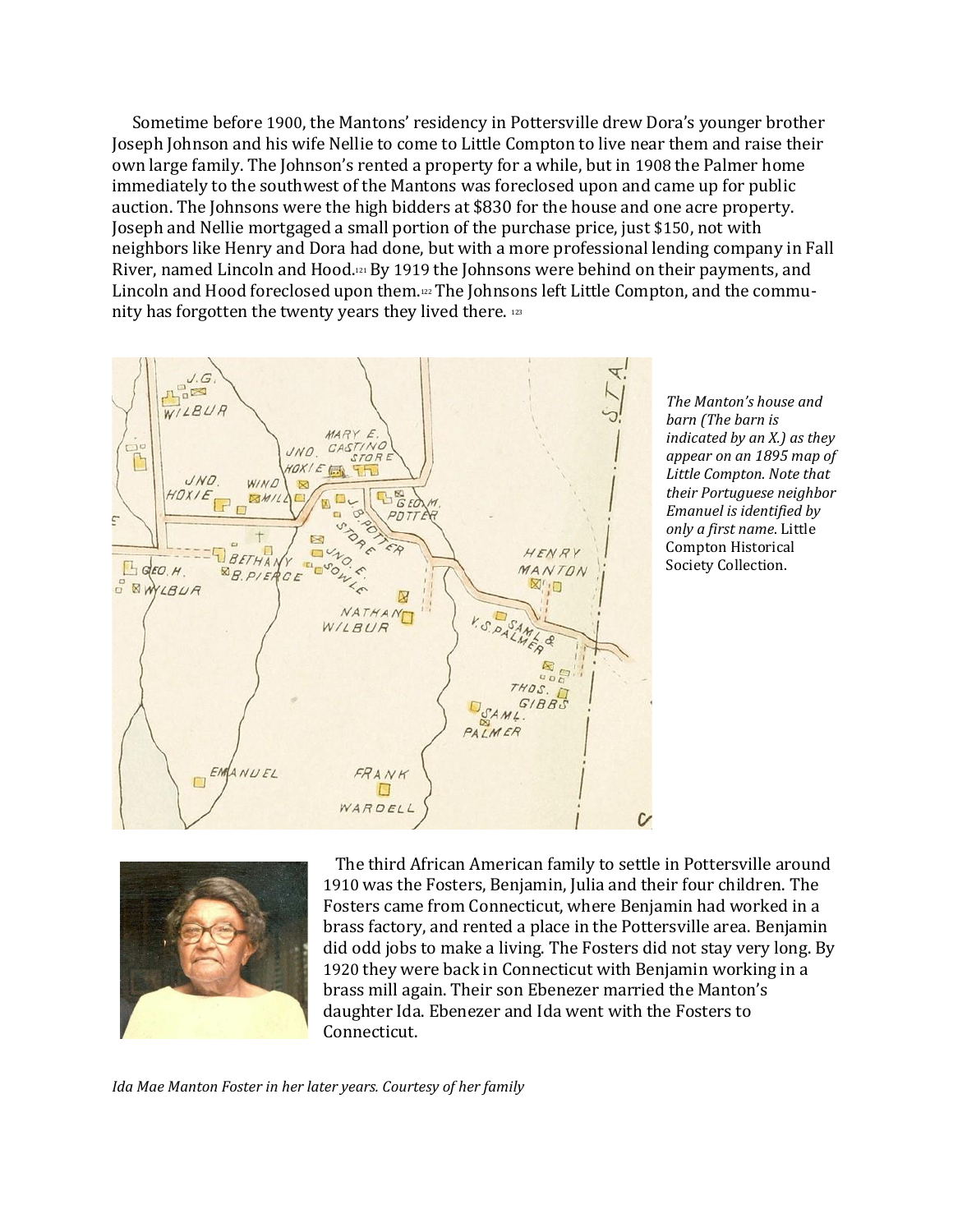Only the Mantons stayed in Pottersville. They were the only Black family in Little Compton in 1920, and they were well-remembered by their neighbors. Dora took care of Abe Quick, born in 1915, while his mother was at work. Abe recalled his time with the Manton family in *Jonnycakes and Cream*.

*There was only one telephone in the neighborhood. There was a colored family lived across the street, the Mantons. He was a mason and a plasterer and quite successful. He did all the work at the Point, Warren's Point, Sakonnet Point; built walls, stone walls you know things like that, and he had an automobile and he had a telephone. He was quite a celebrity in the neighborhood.* 

*I used to spend a lot of time over there. Mrs. Manton, she was a midwife. She was half Gay Head Indian and Half African-American. He was the son of a slave, Henry Manton was, and they moved up here and bought this place in the late 1800s, and, as I say, he was very successful. And they had a large family; they had eleven children.* 

*She was a great lady! She used to steep up all kinds of herbs. They had a big room in the back with an iron stove and she'd have these big kettles with all these sticks in there, and she was stirring 'em up, you know, and she'd make the darndest stuff. She'd bring it over in the spring for tonics. You couldn't stand the taste of it. She'd make you take a tablespoon of the darn stuff. Cured everything! Oh, yuh, she was quite a lady. I'll tell you.*

*They used to baby-sit me. My mother used to be working at Westport. She was companion for a family down there…. So I used to spend a lot of time over there. They were characters, those boys. They all played musical instruments…they had cars and I used to go to Adamsville with them and all over the place. It was a great time.<sup>124</sup>*



*Henry Manton digging a well at Quaker Hill Farm in 1910 with Arthur Carter. This is probably Friendship Well at Town Landing. Henry is the shorter man in the center of the photo. Courtesy of Brad and Susan Barrett. There are no known photographs of Dora Manton. The photographs of Henry and the Manton children were shared with the Historical Society recently.*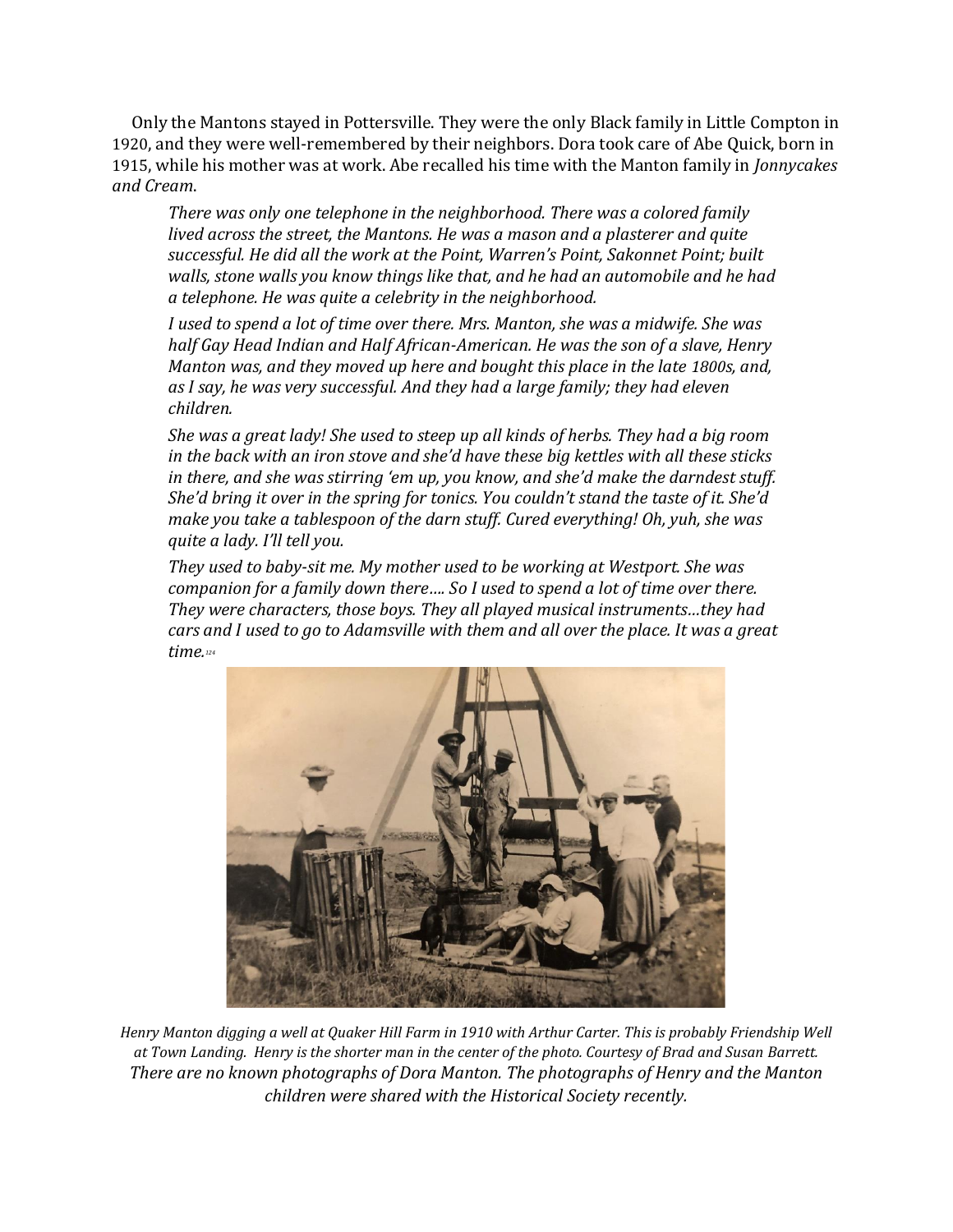As successful as Henry may have been, the family lived a very modest existence. Their property was almost always mortgaged, and Henry, Dora and their son Walter all passed away at the Howard State Hospital in Cranston. The state-run facility was a complex that included prisons, the state mental hospital, the poor house and a medical facility for the poor. Dora had Walter committed to the mental hospital in 1926.<sup>125</sup> Henry was also there by 1930. Henry passed away in the medical facility in 1935, and Dora did the same in 1937.<sup>126</sup> Walter and Henry were buried in the institution's cemetery with only identification numbers carved into their gravestones. The family had Dora buried in the Taber Cemetery in Acushnet, Massachusetts.

In 1940 Henry and Dora's son Leroy, a cobbler, was the only person of color living in Little Compton.127His sister Lillian, the Manton's youngest child, married, and eventually divorced, a man named Raymond Woods from Connecticut. Lillian and Raymond lived on the Manton farm in the 1930s.128The Manton-Woods seem to have come and gone from the farm in the 1940s and 50s. Lillian and her children were the next generation of Mantons to be remembered as the town's only Black people.

Neighbor Nate Wilbur remembered playing with the boys, Raymond, Henry and Billy. He was especially impressed one day with their determination to bring an old couch Nate's dad was giving away up Mullin Hill to their home. After some deliberation, the boys ran home and got some roller skates. They put one skate under each leg of the couch and rolled it up the hill. The Manton's old house eventually fell into disrepair. By the 1950s, only the cellar hole from the original farmhouse remained. Terry Quick, a neighbor to the south, remembers Lillian and the boys living in a stone structure with a roof and a dirt floor in the mid-1950s. Lillian, a Seventh Day Adventist, asked Terry to remove his shoes before entering the house, and Terry remembers that the floor was so clean, his socks did not get dirty. Eventually, the Manton-Woods moved into a trailer on the property.

Terry also remembers Lillian grew and acre, or even two, of flowers and sent him home with bouquets for his mother and grandmother. Lillian was known for her piano playing, and her children were also musical. They moved back and forth between Little Compton and New Bedford where the boys attended school. Neighbors remember enjoying the music that emanated from their home.129 Tragically, Lillian died in a car accident in 1963.

Barry Peckham had the opportunity to work with all three of Lillian's sons when he was a young man and remembers the influence they had on him as the first people of color he had the opportunity to know. He wrote: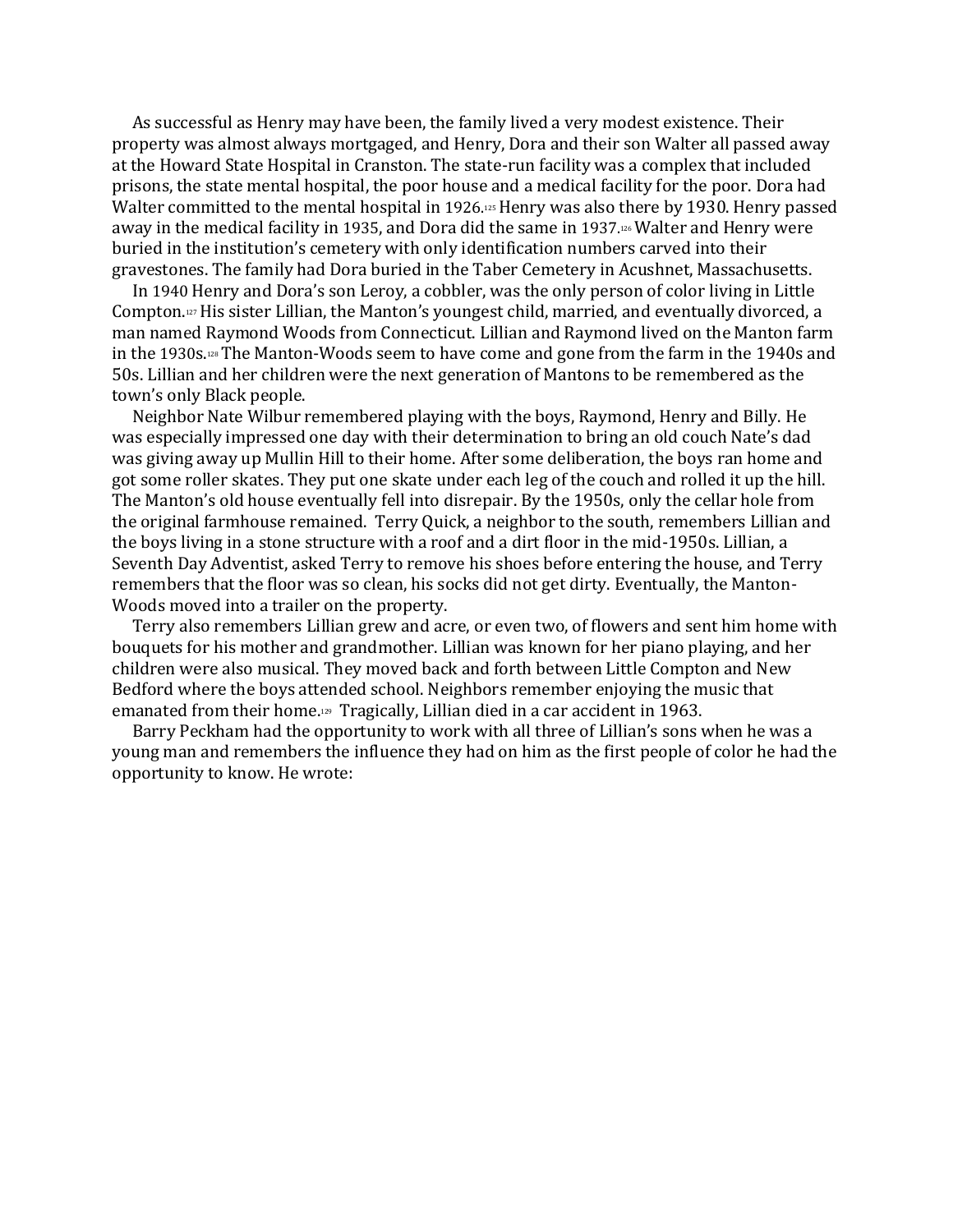*Both Billy and his older brother Henry Woods worked for Raymond Peckham from the early 1950s to the mid-1960s. Being the oldest of Raymond's grandkids, I may remember Billy best and his departure from the family farm felt to me like the loss of a big brother.* 

*Until the late '50s I was merely a spectator on the farm, watching the men perform their many chores and catching stories as they drifted by. I learned that Henry and Billy were half-brothers with the same mother, who moved her family back and forth between Little Compton and New Bedford. The shifting homesteads kept Billy from a formal education. My dad said it was the mother's way of protecting her kids from the thing that is now called racism. Billy consequently couldn't read much, and it surprised me to see him struggle with writing his real last name in the dirt one day, for my benefit. I called him Billy Woods until I was about ten, and he was about twenty.* 

*As a veteran farmhand in his early twenties, Billy was a talkative story-teller, singer, actor, entertainer, body-builder, biker, hot-rodder and chronic competitor. My father Al Peckham may have served as Billy's mentor at that time, and the two would often race each other through tasks like hoeing squash or loading hay, but Billy's role models were Elvis Presley and Cassius Clay. In the middle of a cabbage field, with his mild-mannered brother Henry nearby, Billy would strike a body-builder's pose and yell out, "I am the greatest! And I'm pretty too!"* 

*By age ten I had a social security number and worked alongside Billy as often as possible. It was easy to spend time with him during summer vacation but he did not work on Saturdays, which was a regular workday for Peckhams and other hired hands. My dad told me that the brothers were Seventh Day Adventists and their Sabbath was Saturday.*

*In hay season, the hardest bales to load were the last few which needed to be hurled to the top of the pile. Billy loved to do this as a show of strength. He would toss his bales like a dodge ball, trying to hit the packer on top of the load. Sometimes they would sail over the load and land back on the ground. If I kidded him about the extra work, he often replied with something like, "You are gonna look pretty funny with a hay bale shoved down your throat!" Over the years, dozens of farm objects were used in the "shoved down your throat" threat.* 

*One afternoon in the early 1960s I spied a different mood on Billy's face as he crossed Peckham Road. He looked angry but also hurt. His mom had passed away that day, the result of a recent car accident. I was told by my folks that a rib had punctured her lung and that she didn't go to a hospital with her injury, fearing the standard dose of discrimination. I can't guarantee that I was told the whole story, considering my age at the time, but it reminded me that my "big brother's" life was a minefield of racial considerations. I tried once to invite Billy into my folks' house and he declined the invitation, standing just outside the front door. My mom explained that he may have felt "uncomfortable" entering a white person's home. These concepts were a wake-up call for a white kid in the early 1960s.* 

*Raymond put forth a persona almost completely opposite to his rambunctious kid brother [Billy], but they each had fashioned characters based upon the same world view. Billy, at least in his Little Compton youth, was a rebel without a cause, pushing back against everything in any way possible. Raymond was more of a Shakespearean*